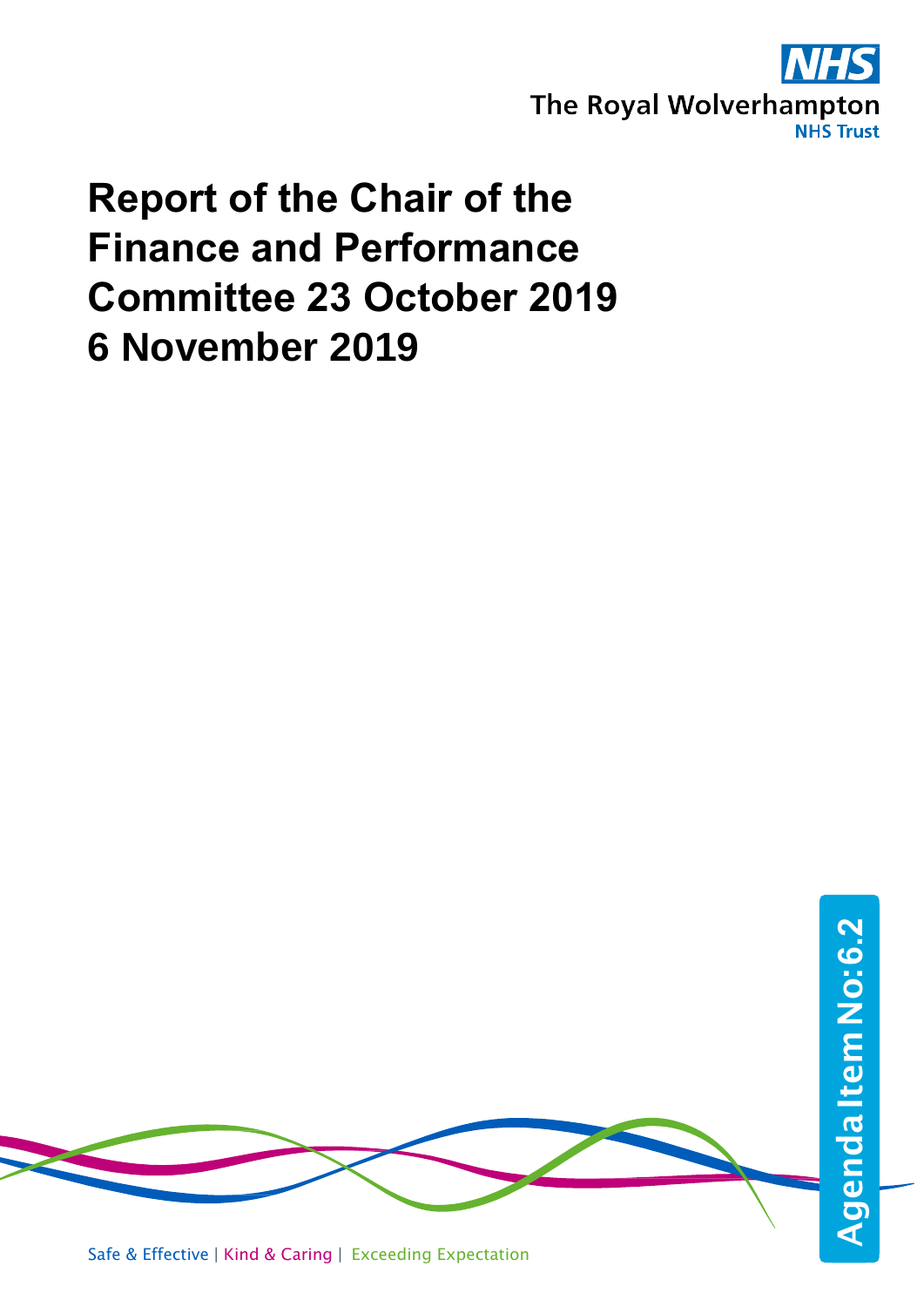# **ASSURANCE/ESCALATION Report of the Finance and Performance Committee**

| <b>PREPARED BY</b>         | Chair of the Finance and Performance Committee                                                                              |   |  |  |  |
|----------------------------|-----------------------------------------------------------------------------------------------------------------------------|---|--|--|--|
| <b>DATE PREPARED</b>       | 23rd October 2019                                                                                                           |   |  |  |  |
| <b>SUBJECT</b>             | Chair's Summary Report                                                                                                      |   |  |  |  |
| <b>PURPOSE</b>             | To provide assurance to the Board in relation to all delegated responsibilities of the Finance and<br>Performance Committee |   |  |  |  |
| <b>STRATEGIC OBJECTIVE</b> |                                                                                                                             |   |  |  |  |
| <b>OVERVIEW OF</b>         | CQC STANDARDS (For Use of Resources)                                                                                        | x |  |  |  |
| <b>ASSURANCE</b>           | <b>NHSLA</b>                                                                                                                |   |  |  |  |
| <b>THEMES/INDICATORS</b>   | <b>OTHER REGULATORY STANDARDS - Statutory Financial Duties</b>                                                              | x |  |  |  |
| <b>HIGHLIGHTED IN THE</b>  | NATIONAL GUIDANCE/NATIONAL AUDITS                                                                                           | x |  |  |  |
| <b>REPORT</b>              | <b>EXTERNAL REVIEWS</b>                                                                                                     | x |  |  |  |
|                            | <b>INTERNAL REVIEWS</b>                                                                                                     | x |  |  |  |
|                            | <b>CLINICAL OUTCOMES</b>                                                                                                    |   |  |  |  |
|                            | TRENDS/RECURRENT THEMES                                                                                                     |   |  |  |  |
|                            | <b>CLINICAL EFFECTIVENESS</b>                                                                                               |   |  |  |  |
|                            | <b>BAF/RISK REGISTERS</b>                                                                                                   | x |  |  |  |

#### **1) Current report - Emerging issues for report (summarise issues or information impacting on the area/compliance/ indicator)**

| <b>Assurance</b>                    | <b>Specific Item/issue</b>                                                                                                                           | <b>Summary of Assurance (internal or External)</b>                                                                                                                                                          | <b>Outcome</b>                                                                                                                                                                                                                                                                                                                                                   |                                                                |
|-------------------------------------|------------------------------------------------------------------------------------------------------------------------------------------------------|-------------------------------------------------------------------------------------------------------------------------------------------------------------------------------------------------------------|------------------------------------------------------------------------------------------------------------------------------------------------------------------------------------------------------------------------------------------------------------------------------------------------------------------------------------------------------------------|----------------------------------------------------------------|
| Theme/In                            | <b>Reviewed</b>                                                                                                                                      | Positive                                                                                                                                                                                                    | Negative                                                                                                                                                                                                                                                                                                                                                         | and any on-                                                    |
| dicator                             |                                                                                                                                                      |                                                                                                                                                                                                             |                                                                                                                                                                                                                                                                                                                                                                  | going risk                                                     |
| <b>Board Assurance</b><br>Framework | Cost Improvement<br>Programme (CIP)<br>achievement.<br>In support of SR8 on<br>the BAF (that there is<br>a failure to deliver<br>the recurrent CIP). | The Trust has identified an<br>element of vacancies that can<br>be identified as recurrent CIP<br>Continuing work to develop<br>PID pipeline<br>The Clinical Excellence<br>programme is well supported.     | At month 6, the Trust is forecasting<br>to deliver £14.5m leaving a shortfall<br>of £9.97m against the CIP Target<br>(an increase of £0.132m compared<br>to month 5 2019/20). The Trust's<br>recurrent YTD delivery is £1.23m<br>with forecast outturn of £4.00m<br>and the Trust's non-recurrent YTD<br>delivery is £3.87m with forecast<br>outturn of £10.52m. | <b>Initial risk is</b><br>rated red<br>and remains<br>red.     |
| <b>Board Assurance</b><br>Framework | Mid Staffordshire<br>FT transaction.<br>In support of SR9 on<br>the BAF (that the<br>underlying deficit in<br>the medium term is<br>not eliminated). | The Trust has received<br>payment for 2017/18 and<br>2018/19.                                                                                                                                               | The Trust has built £6m payment into<br>its start point position for MSFT for<br>2019/20, this has been agreed for<br>the next 2 financial years.<br>Still awaiting final payment of<br>£0.2m for 2018/19, waiting on<br>response from NHSI. F&P chair to<br>draft a letter.                                                                                     | Initial in year<br>score<br>amber.                             |
| <b>Board Assurance</b><br>Framework | Loss of Emergency<br>Admissions Income.<br>In support of SR9 on<br>the BAF                                                                           | The Trust has agreed a<br>risk/gain share agreement<br>with Staffordshire and<br><b>Wolverhampton CCGs</b><br>including MRET (for<br>Wolverhampton access to this<br>is through the A&E delivery<br>board). | The Trust has yet to finalise<br>agreement on the frailty case with<br>Wolverhampton CCG. It is likely that<br>any agreement will be concluded<br>around discussions on year end<br>forecast for planning purposes.                                                                                                                                              | <b>Initial risk is</b><br>rated amber<br>and remains<br>amber. |
| <b>Board Assurance</b><br>Framework | Provider<br><b>Sustainability Fund</b><br>(PSF).<br>In support of SR9 on<br>the BAF.                                                                 | The Trust signed up to the<br>control total and therefore is<br>earmarked to receive the<br>income.                                                                                                         | The Trust has achieved the Q1 and Q2<br>PSF payment however the financial<br>position and increased CIP phasing for<br>19/20 remains extremely challenging.                                                                                                                                                                                                      | This risk is<br>assessed as<br>Amber.                          |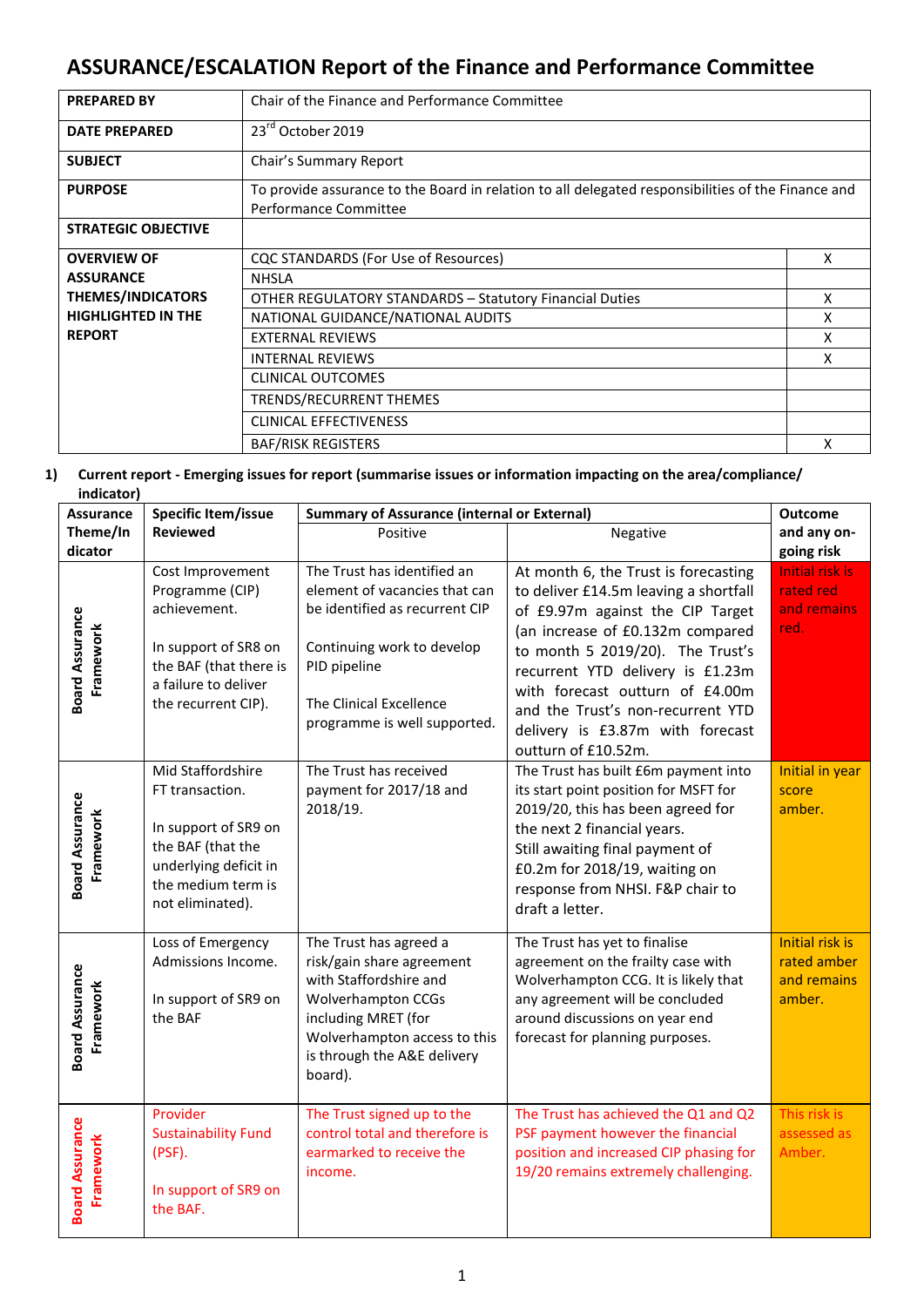**See updated progress report Additional Items:**

initiated

| Specific item/Issue                        |                                      | Lead       | Due Date                                                                                                                                                                                 |                         | Status <sup>*</sup> |  |  |  |
|--------------------------------------------|--------------------------------------|------------|------------------------------------------------------------------------------------------------------------------------------------------------------------------------------------------|-------------------------|---------------------|--|--|--|
| The Committee will examine in more detail: |                                      |            |                                                                                                                                                                                          |                         |                     |  |  |  |
| - Draft of 5 year financial plan           |                                      | <b>CFO</b> | Discussed at 23 <sup>rd</sup> October F&P and agreed the<br>revised plan was unable to deliver the<br>trajectories year on year, F&P supported the<br>proposal to take the plan forward. |                         |                     |  |  |  |
| Status <sup>*</sup>                        |                                      |            |                                                                                                                                                                                          |                         |                     |  |  |  |
| Action not yet                             | <b>Action In Progress but not on</b> |            | Action in progress and on target                                                                                                                                                         | <b>Action Completed</b> |                     |  |  |  |

### **2) Summary, conclusion and recommendations from meeting held on 23rd October 2019:**

a) The **Committee received a report on the BAF** and discussed the risks/amendments:

target or target has expired

- SR8 (There is a failure to deliver the required CIPs) MD & COO have reviewed all medical (doctor) establishments with Directorates and HR to understand vacancies, locum plans. Completed - further work identified with analysis on actions currently underway. Report not expected until November 19.
- SR9 (That the underlying deficit that the Trust has is not eliminated in the medium term to bring the Trust back to financial surplus) it was confirmed that notice had been received (07/10/19) from NHSI/E of the 4 year Financial Control Totals. Discussions are currently taking place to identify ideas for closing the gap including meeting with Wolverhampton CCG & other STP Providers.
- The Trust risk register and the highest risks (red) were discussed, noted and agreed should remain as described.
- The Trust is still waiting on the formal feedback from the CQC inspection regarding possible inconsistencies in the management of the BAF and risk register. T**he Committee confirmed that** further clarification would be required before any action would be taken.
- K Wilshere confirmed that the template document has been adjusted to clearly identify which Board Committee will be reviewing each risk.
- b) **The Committee received a report on the Performance Element of the IQP Report** (National & Contractual Standards) and noted:
	- Referral to Treatment Incomplete **Performance continues to show deterioration**. A recovery action plan has been produced with specific departmental actions to aid improvement. The validation team has been recruited to and the CGG has provided additional funding to support this. Weekly oversight group has been established with performance monitored weekly via the COOs performance meeting.
	- Diagnostics This **indicator failed to achieve the target during September 2019**. Increased referrals are continuing for Endoscopy, here had also been some impact from FIT testing and capacity within Neurophysiology Department. However, there was improvement for both CT and MRI.
	- Emergency Department One **patient breached the 12 hour decision to admit target during the month**, which was a mental health patient who was waiting for a specialist bed. G Nuttall stated that performance was fairly static, although not quite at the levels of last year the Trust was still showing reasonable performance when benchmarked to the national position.
	- Ambulance Handover **Ambulance handover breaches saw an improvement during September 2019** for the 30-60 minutes target, however, the Trust saw a slight deterioration in the >60 minute target compared with the previous month. For the first time in over 12 months ambulance numbers were static when compared to the same period last year, however, quarter 2 showed an overall increase of 427 conveyances (3.41%) compared with the same period last year.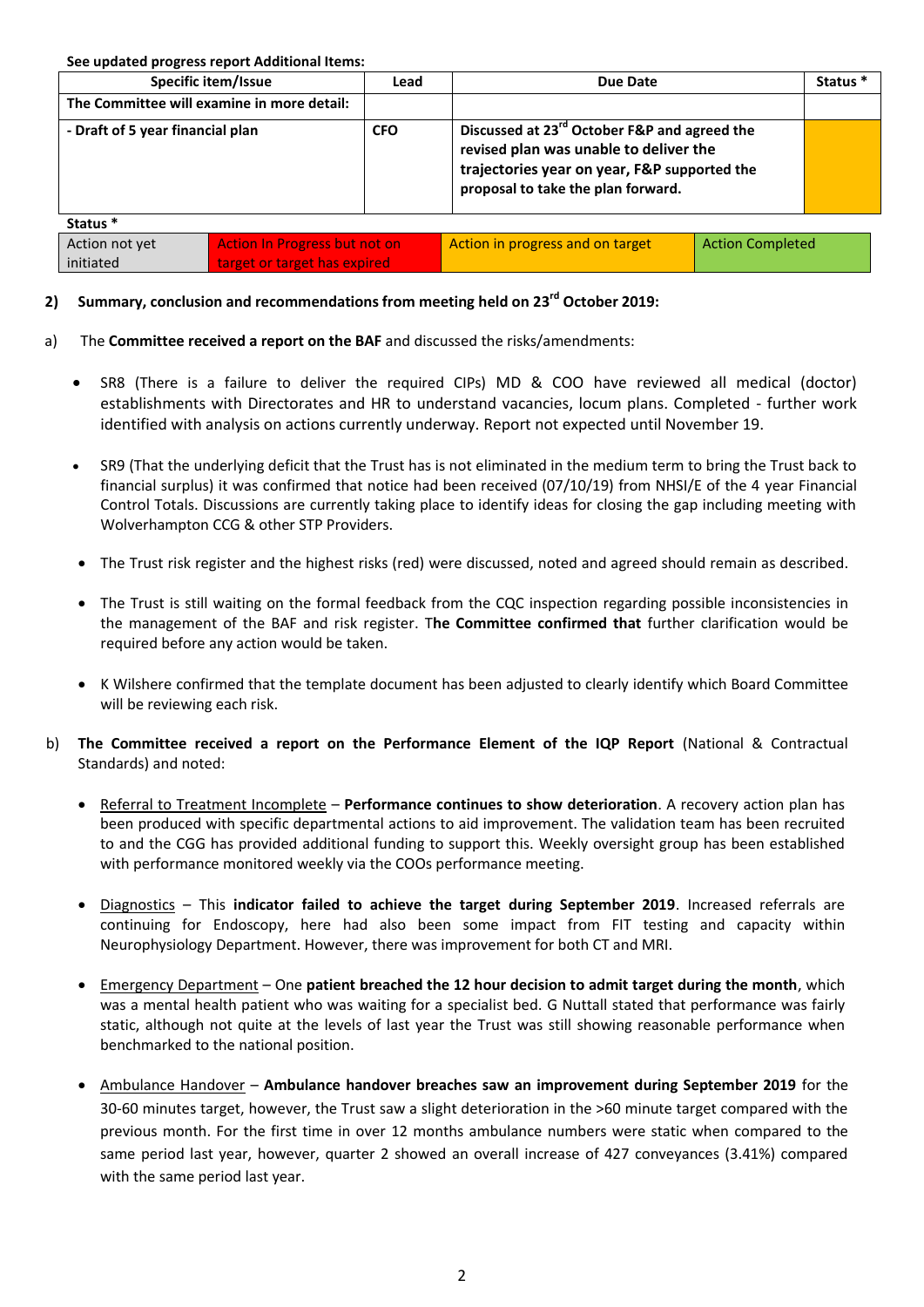Cancer – **The Trust is currently predicting possible failure of 8 out of the 9 indicators for September.** , however validation was on-going. Final cancer data is uploaded nationally 6 weeks after month end.

G. Nuttall highlighted the progress made with Breast referrals following the collaborative approach adopted with across the STP involving Russells Hall and Walsall Manor hospitals. As a result of the referral diversion programme, RWT was now able to clear the Breast backlog. It was also reported that all of the Trusts were now working to stabilise the date of booking at around 20 days. Whilst this was outside of the standard, it provided parity and equity of access to all patients across the three Trusts. On-going monitoring of the situation would continue over the coming months.

The Cancer Recovery Action Plan was presented which included the latest position against the trajectory. It was agreed that the key headlines would be presented at the Finance and Performance committee in November.

The Committee noted the report.

### **c) The Committee received a report on Quarterly Contracting Report** and noted:

- Routine contract management is ongoing with Commissioners via monthly contract discussions. A long term agreement has been reached to develop a Partnership Agreement for the delivery of Wolverhampton Healthy Child Programme and Sexual Health Services.
- Commissioning intentions have been received from all commissioners. The Trust has informed commissioners that we want to keep using the Aligned Incentive Scheme (AIS). It was noted that Wolverhampton CCG have confirmed that they face increased financial pressures which is a risk to the Trust. S Evans stated that the Trust expects that any Wolverhampton "deal" is likely to extend across other Black Country CCGs.
- Staffordshire CCGs have indicated a change in focus in their intentions from sharing risk to the avoidance of risk with the possible development of an Integrated Care Provider contract. Wolverhampton and Staffordshire are seeking agreement to contract independently. However, the Trust preference remains as one contract with Staffordshire CCGs and an Associate to the Wolverhampton CCG contract.
- The committee heard that Specialised Services have indicated that they want to commission differently with a focus on developing provider collaborations at an STP level, linking into ICS arrangements and for the first time, seeking aligned incentive style arrangements. S Evans stated that the Trust remains a Tier 2 provider in the Black Country and we need to position ourselves accordingly.
- In response to a question about the three STP capital bids, it was confirmed that they would form part of the discussions regarding future financial planning.

The Committee noted the report.

#### **d) The Committee received a report on Tenders and Business Development** and noted:

- The Trust has **submitted 4 bids** and are awaiting the outcomes:
	- o A joint DVLA bid with ViaPath expecting to hear back in the Spring
	- o Physiotherapy services (Sandwell Metropolitan Borough Council)
	- o Occupational Health Nurse Service (Wolverhampton Homes)
	- o Physiotherapy services (Wolverhampton Homes)
- A total of **4 tenders did not meet the Trust qualification criteria** and are therefore not being progressed are:
	- o Delivery of community-based sexual health services in Shropshire
	- o Integrated Drug and Alcohol Services for Walsall patients
	- o Black Country wide School Age Immunisation Service; and
	- o Specialised Services for women with complications of mesh inserted for urinary incontinence and vaginal prolapse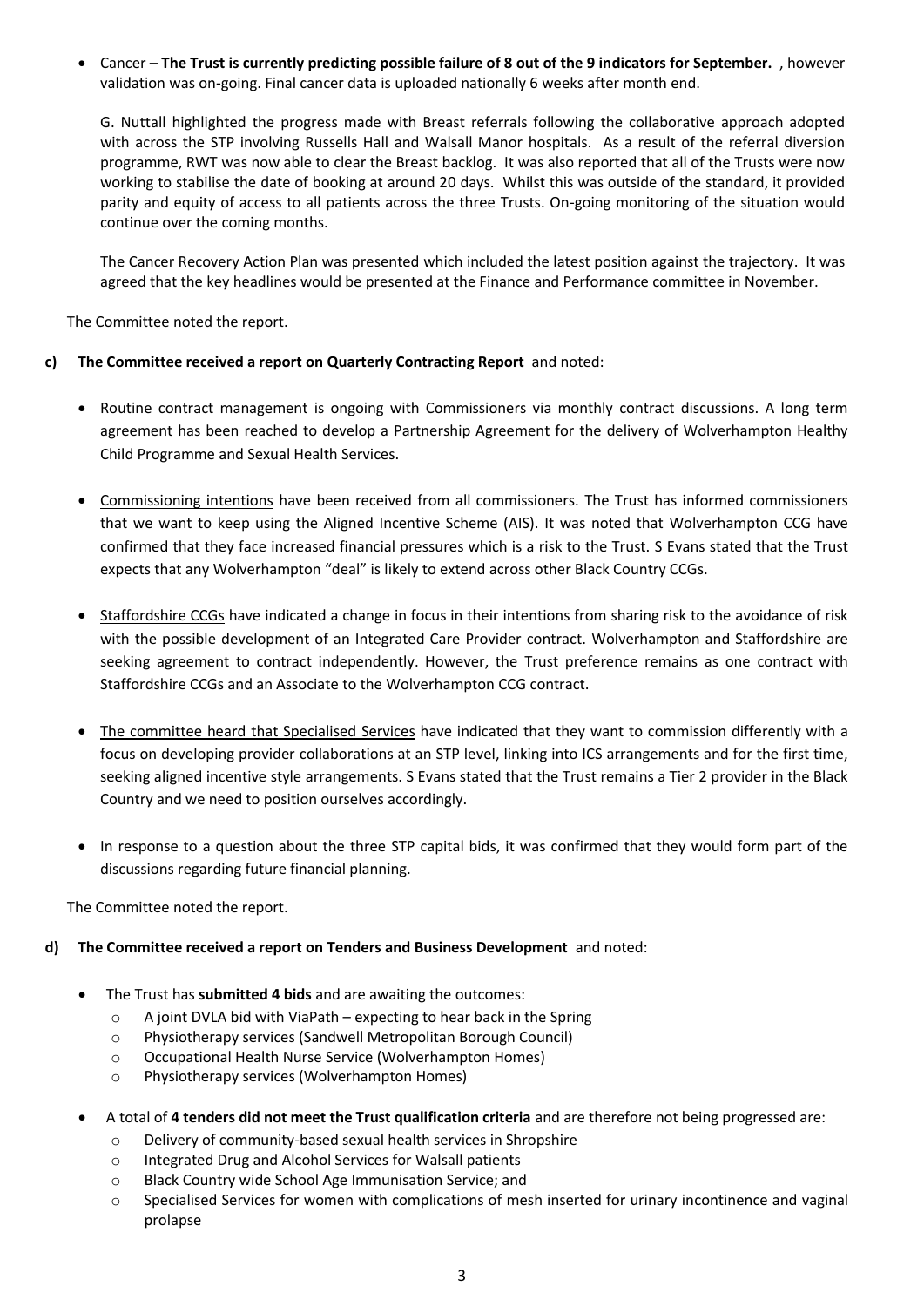- **Current Tenders** also being prepared for submission are:
	- Cytology and HPV testing for the Jersey Government Healthcare
	- o Patient Recruitment Centre (PRC) late phase commercial research

The Committee noted the report.

### **e) The Committee reviewed the Medium Term Financial Plan and made the following points:**

- The Trust received control totals on  $7<sup>th</sup>$  October that were significantly different to plan and were asked to respond by 18<sup>th</sup> October. It was confirmed that the last 2 years of MSFT transition funding has been agreed and NHSI have altered our trajectory to take this into account.
- The Trust has provided an update on the latest developments, submitted the five year plan to the STP.
- The financial plan had been updated to reflect commissioner allocations and the latest financial planning assumption. The position still showed a **deficit of £26.9m by 2023/24**. This excluded FRF of £7.4m which the Trust was currently receiving. Following this latest assessment, the Trust is still unable to deliver the trajectories year on year that have been requested.
- Discussions still need to be concluded at and STP level as it is still evident that providers across the Black Country **were making different assumptions** and this required review by the STP.
- It was reaffirmed that given the Trust was not **indicating that it would achieve its control total** going forward then there would likely be robust challenge from the regional NHS Improvement/England team and/or the STP. On this basis the Committee asked for mitigation plans to be worked up.
- **The financial figures were approved for submission to the STP on 1st November**.
- f) **The Committee reviewed the Financial Performance Report for Month 6 (September)** and detailed the following issues**:**
	- The financial performance for the month (excluding PSF) is a **deficit of £2.0m.** The year to date performance is in line with the NHSI operating plan. Within the in-month position there is £1.1m of non-recurrent prior year adjustments that improve the overall position.
	- The cash balance as at 30th September 2019 is £12.6m, £12.4m above the plan and the Trust is paying at 41 days.
	- Patient care income has **over performed by £3.6m to date**, with £60k over performance in September. Elective care continues to underperform, the key contributors are Orthopaedics and Urology. Orthopaedics is currently the main focus and an update will be provided next month.
	- The committee looked to understand the variance in the Division 1 contribution. G Nuttall stated that the vacancy factor for Division 1 nursing was less than Division 2 so that there would be less room for any vacancy factor.
	- In response to a question about why bank expenditure had increased despite recruitment. A Duffell stated that the Trust had received the lowest number of requests for bank shifts this month and the Trust head count had risen to 9.5k staff. The committee were also informed that bank costs are more from medical bank.

The Committee noted the report.

- g) The **Committee reviewed the Finance Recovery Board (FRB) report** noting that:
	- The 2019/20 CIP Target is £24.5m, £11m recurrent CIP Target and £13.5m non-recurrent CIP Target. At month 6, the Trust is forecasting to deliver £14.5m **leaving a shortfall of £9.97m against the CIP Target** (an increase of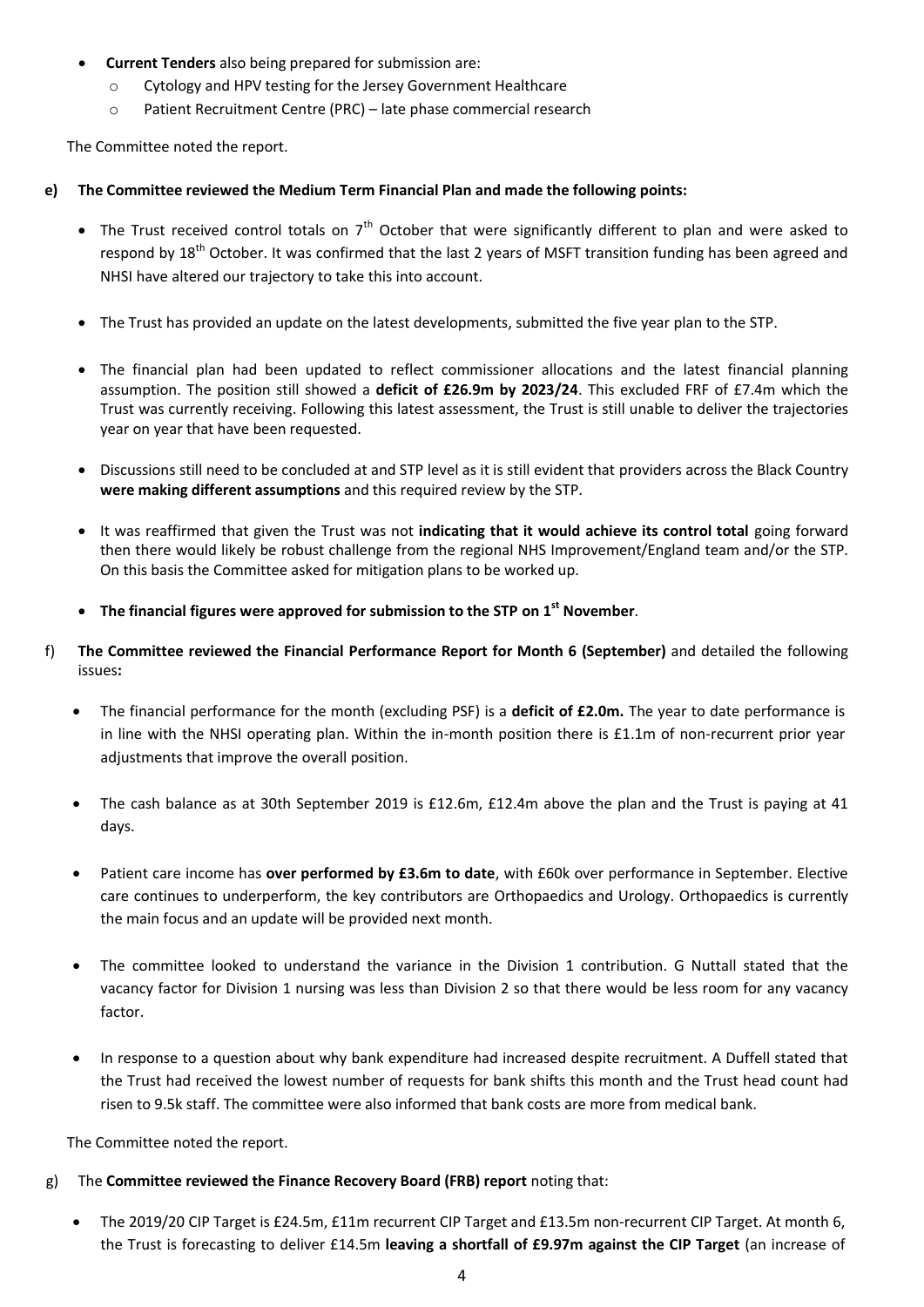£0.132m compared to month 5 2019/20). The Trust's recurrent YTD delivery is £1.23m with forecast outturn of £4.00m and the Trust's non-recurrent YTD delivery is £3.87m with forecast outturn of £10.52m.

- The Trust has **delivered £5.103m YTD** against a YTD FRB approved plan of £5.551m (91.9%). This only relates to schemes FRB has approved. The Trust is currently looking to see what is in the plan for next year that can be pulled forward and if anything further can be done with projects that are forecasting this year.
- The committee were informed that this was the first month that the Trust were able to draw against the theatres scheme and the date for the incinerator go live was confirmed as 5<sup>th</sup> November. The Trust had already received some compensation on the incinerator programme and that the remaining funds would be requested on completion of the project.

The committee noted the report.

## h) **The Committee discussed the Temporary Staffing Expenditure dashboard and noted**:

- The committee were informed that staff costs were rising as staff numbers grew. The divisional analysis of mapping the reduction of vacancies against Bank was submitted to FRB on  $16<sup>th</sup>$  October, who had requested further analysis of the data. A Duffell stated that it was important to ensure that the report identifies anomalies between nursing bank and nursing fill rate. A further update will be provided at the next meeting.
- The report was noted.
- i) **The Committee received a report on the Integrated Supplies and Procurement Department (ISPD)** and noted:
	- The total implemented savings for RWT that were **delivered by ISPD for 19/20 as £3.9m.** A total of 137 individual projects were identified to assist with CIP savings, 94 of which have been delivered year to date, **providing savings of £1.3m.**
	- It was stated that the full integration of the two Supplies and Procurement Departments into a single entity to be known as the ISPD had gone well. ISPD is being monitored and managed by the Procurement Board and the Executive Lead for the Board is Kevin Stringer from RWT. All staff had TUPE'd across but some staff members chose to transfer to different departments or retire. There had also been some initial IT and networking issues that have now been resolved. It was confirmed that the ISPD has been approved by other Trusts wanting to join and that this may be an option long term once fully embedded.
	- Opportunities to improve the RWT position on the procurement league table were discussed given UHNM were 4<sup>th</sup> and RWT 68 out of 133. Good practice that UHNM had identified would be implemented across the board and the ISPD were looking to introduce an eCatalogue system across UHNM and RWT to allow Trusts to achieve further efficiencies. It was also stated that RWT have purchased the same ledger system as UHNM and will be looking to implement the P2P and catalogue system on  $1<sup>st</sup>$  April 2020. The Committee were also informed that further standardisation would be obtained through the use of a nurse led clinical procurement specialist.
	- Discussions took place regarding the EU Exit and the Committee were informed that the NHS has completed a lot of work in the last 12 months in preparation for a potential no deal. The ISPD have been working with national, regional and local partners to cover any potential risks.
	- It was also recognised that the ISPD have also been successful in achieving regional and national recognition as winners of the National GO Public Procurement Awards 2019/20 in the category of 'Taking the procurement function forward – NHS Health and Social Care' and are Winners of the 'NHS Procurement Innovation' award at the NHS in the Midlands Excellence in Supply Awards 2019.

The chair congratulated the team on their progress and the committee noted the report.